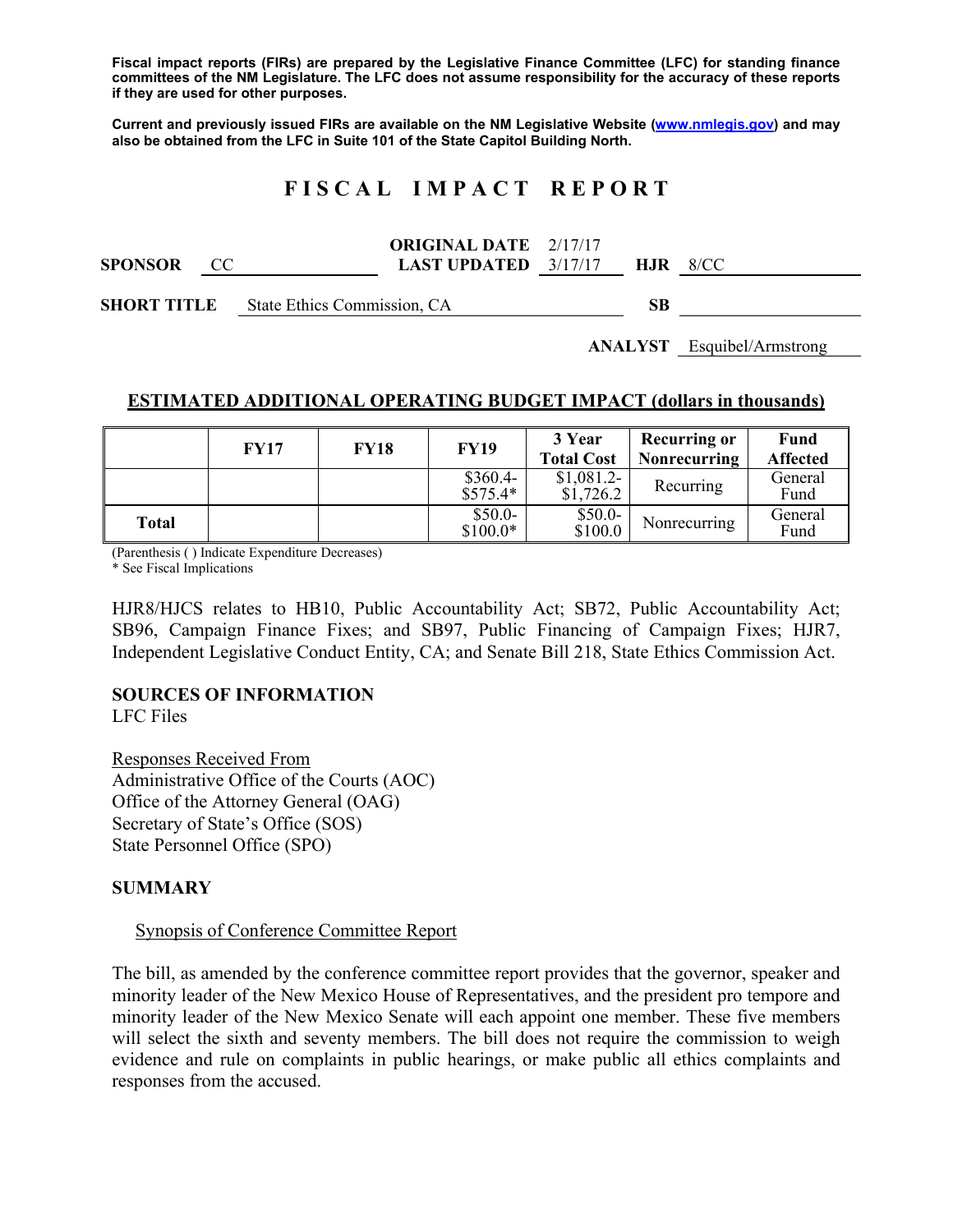#### Synopsis of SRC Amendments

The Senate Rules Committee (SRC) amendments to the House Judiciary Committee substitute for House Joint Resolution 8 as twice amended reverse the House Floor amendments that created a new Article 25, State Ethics Commission, to the New Mexico Constitution. The SRC amendments propose to amend Article 5 of the Constitution, and add a new Section 1 that would do the following:

- A. The "state ethics commission" is established as an independent state agency under the direction of seven commissioners, no more than three of whom may be members of the same political party, whose appointment, terms, qualifications and membership shall be as provided by law.
- B. The state ethics commission may initiate, receive, investigate and adjudicate complaints alleging violations of, and issue advisory opinions concerning, standards of ethical conduct and other standards of conduct and reporting requirements, as may be provided by law, for state officers and employees of the executive and legislative branches of government, candidates or other participants in elections, lobbyists or government contractors or seekers of government contracts and have such other jurisdiction as provided by law.
- C. The state ethics commission may require the attendance of witnesses or the production of records and other evidence relevant to an investigation by subpoena as provided by law and shall have such other powers and duties and administer or enforce such other acts as further provided by law.

## Synopsis of HFL Amendment #2

The House Floor amendment #2 to the House Judiciary Committee substitute for House Joint Resolution 8 (HJR8/HJCS/aHFL#1/aHFL#2) as amended corrects an error in the bill that said the bill was amending Article 25 of the Constitution of New Mexico which does not exist as the Constitution currently contains 24 Articles. This amendment indicates the bill is creating Article 25.

## Synopsis of HFL Amendment  $#1$

The House Floor amendment #1 to the House Judiciary Committee substitute for House Joint Resolution 8 (HJR8/HJCS/aHFL#1) changes may to shall to specify the State Ethics Commission shall dismiss complaints regarded as frivolous or outside of the jurisdiction of the commission.

## Synopsis of Bill

The House Judiciary Committee substitute for House Joint Resolution 8 (HJR8/HJCS) would put a ballot resolution forward at the next general election to create a State Ethics Commission as an independent state agency under the direction of seven commissioners. HJR8/HJCS provides that the commission could take no action unless at least five members concur.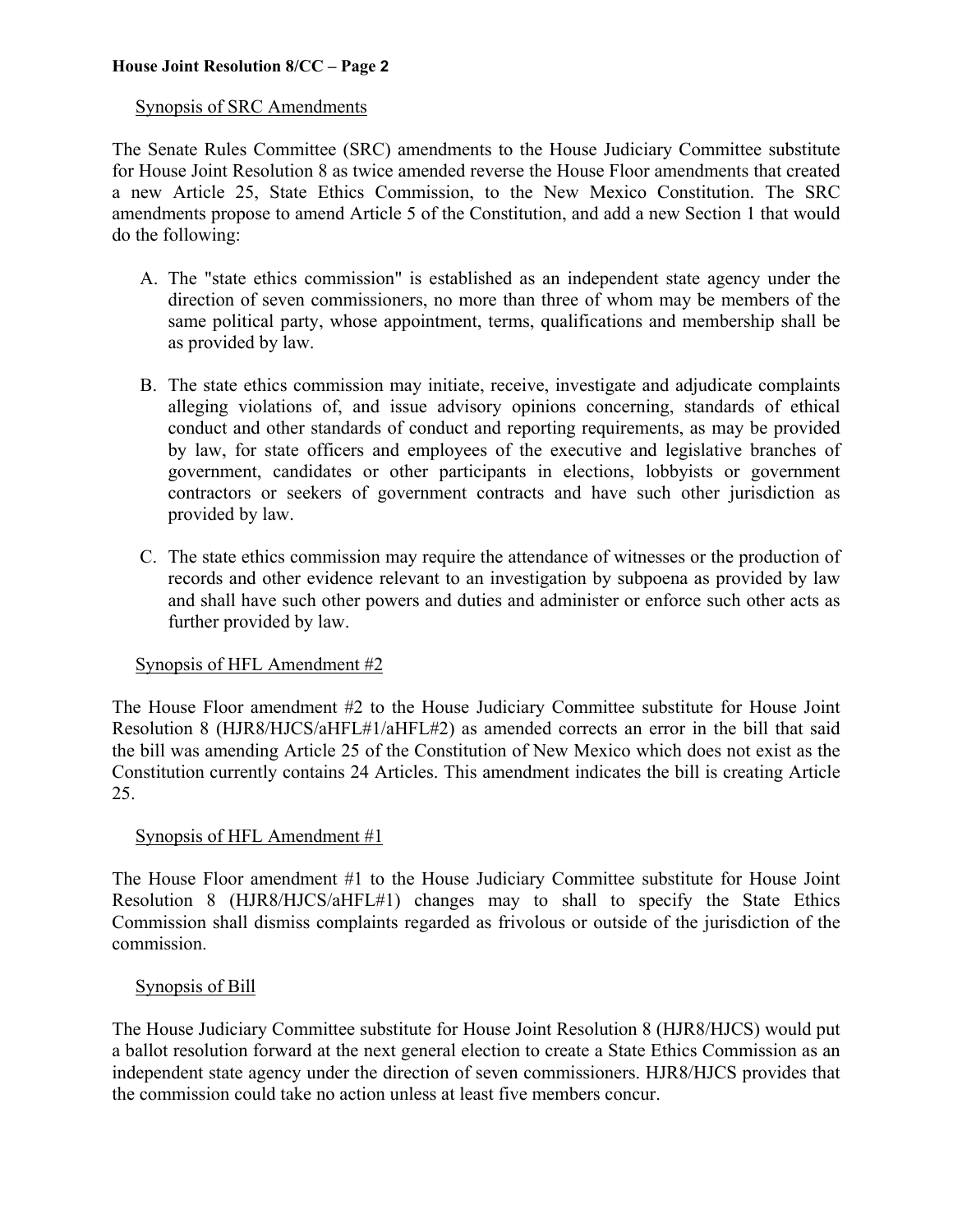The bill specifies the commissioners be qualified electors and have other qualifications as provided by law. Commissioner appointments would be made by various elected officials. The bill states the terms, powers and duties of the proposed State Ethics Commission. The HJC substitute reduces the number of commissioners appointed by the governor from three to one and removes many of the previously specified qualifications required of the commissioners.

HJR8/HJCS proposes the State Ethics Commission may initiate, shall receive and investigate, and may adjudicate complaints alleging violations of standards of ethical conduct and other standards of conduct and reporting requirements as provided by law for state officers or employees of the executive or legislative branches of government, candidates or other participants in elections, lobbyists or government contractors or seekers of government contracts and other such jurisdiction as provided by law. All language previously requiring that an executive director be hired has been removed.

The bill permits the State Ethics Commission to dismiss complaints regarded as frivolous or outside of its jurisdiction, but the commission would be required to make public complaints that have been dismissed without a hearing and the reason for the dismissal. The bill requires the State Ethics Commission only accept verified complaints and requires the commission to keep the complaint and response confidential until the response is filed, or the date the response is due to be filed, whichever is earlier.

The bill authorizes the State Ethics Commission to adjudicate complaints alleging violations for which civil penalties or sanctions may be imposed and refer complaints alleging criminal violation of the law to the appropriate prosecutorial authority. The Ethics Commission would also have authority to issue advisory opinions, promulgate rules, issue subpoenas, and recommend a matter to the Legislature for consideration for impeachment proceedings.

HJR8/HJCS requires the State Ethics Commission impose penalties and sanctions as provided by law upon the presentation of clear and convincing evidence to the State Ethics Commission in a public hearing, and to refer to complaints alleging conduct that may be criminal violations to the appropriate prosecutorial authority.

The bill grants the State Ethics Commission jurisdiction over civil violations of law within its jurisdiction.

HJR8/HJCS is to be submitted for approval or rejection at the next general election or at any special election prior to that date that may be called for that purpose.

## **FISCAL IMPLICATIONS**

HJR8/HJCS, Section 1(F) states the State Ethics Commission shall receive an annual appropriation sufficient to enable it to perform its duties. A specific recurring appropriation amount is not identified in the bill, but significant funding would be needed beginning in FY19.

The Secretary of State's Office (SOS) reports the State Ethics Commission would presumably require an executive director, general counsel, and other staff to perform the required duties including investigating complaints. An estimated staffing cost is \$300,000 to \$500,000 in recurring general fund revenue.

Presumably the commissioners would be entitled to mileage and per diem under the Mileage and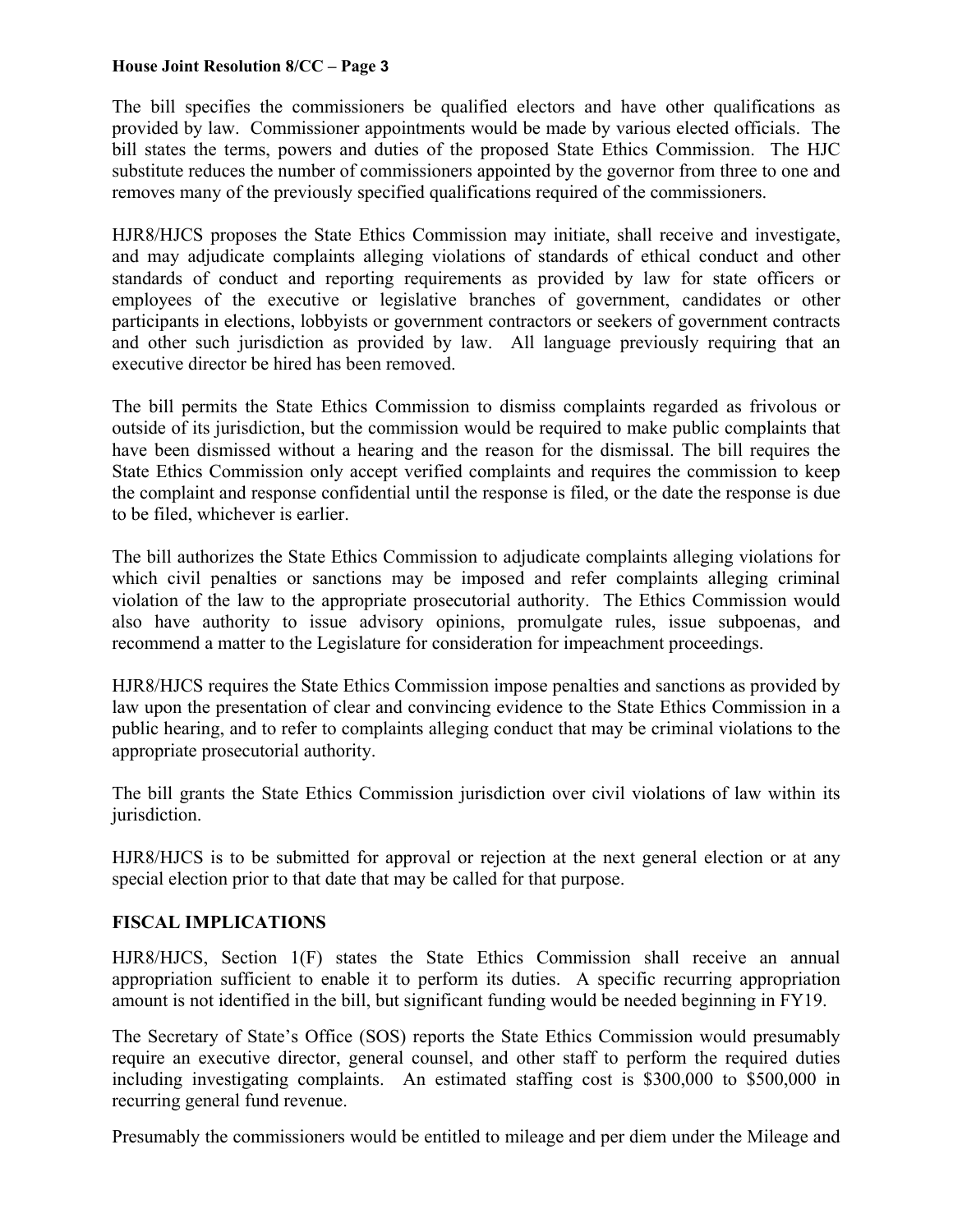Per Diem Act. If the seven-member Ethics Commission met bi-monthly, per diem and mileage costs are estimated at approximately \$50,400 in recurring general fund revenue (7 members X \$600 per diem and mileage X 12 months).

Agency startup and recurring operating costs are also anticipated including establishing office space, desk, computer and phone equipment, postage and supplies, and a website estimated at approximately \$10,000 - \$25,000 in recurring general fund revenue.

Section 1-16-13 NMSA 1978 requires the Secretary of State (SOS) to print the full text of each proposed constitutional amendment, in both Spanish and English, in an amount equal to 10 percent of the registered voters in the state. The SOS is also constitutionally required to publish the full text of each proposed constitutional amendment once a week for four weeks preceding the election in newspapers in every county in the state. LFC staff estimate each constitutional amendment may cost from fifty thousand dollars to one hundred thousand dollars (\$50,000- \$100,000) in printing and advertising costs based on 2016 actual expenditures.

# **SIGNIFICANT ISSUES**

The Attorney General's Office (OAG) notes under HJR8/HJCS, complaints and responses are confidential exempting these records from the Inspection of Public Records Act until either the response is filed or the date the response is due.

The OAG notes the bill is unclear if the State Ethics Commission would take over enforcement of current state law regarding ethics and campaign related violations, but there is no provision regarding the transfer of information between these two entities. If the State Ethics Commission is to take over the oversight and enforcement of the state's election and ethics law, this would be a large administrative burden on the commission requiring numerous staff positions for oversight, education, fines, and arbitration.

The Secretary of State's Office (SOS) indicates should the constitutional amendment pass, enabling legislation would be required in a subsequent legislative session to clarify the functions of the new State Ethics Commission. Specifically, HJR8/HJCS states the State Ethics Commission shall only accept verified complaints, however 'verified complaint' is not defined. HJR8 does not explicitly indicate the statutes over which the State Ethics Commission would have jurisdiction. Currently, the SOS is charged with investigating complaints related to elections and ethics under New Mexico law. SOS statutory authority to investigate complaints is limited to the following portions of state and federal law:

- Election Code and Campaign Practices (Chapter 1 NMSA);
- Lobbyist Regulation Act (Chapter 2, Article 11 NMSA);
- Municipal Election Code (Chapter 3, Articles 8 and 9 NMSA);
- School District Elections (Chapter 22, Article 6 and 7, NMSA);
- Governmental Conduct Act (Chapter 10, Article 16 NMSA);
- Financial Disclosure Act (Chapter 10, Article 16A NMSA); and
- Public Law 107-252, The Help America Vote Act of 2002 ("HAVA").

Clarification would be needed regarding authority of the Ethics Commission and the SOS regarding enforcement of these acts. Also, the legislation may authorize the Ethics Commission to process complaints regarding the Procurement Code and the Gift Act, two areas not currently under the authority of the SOS.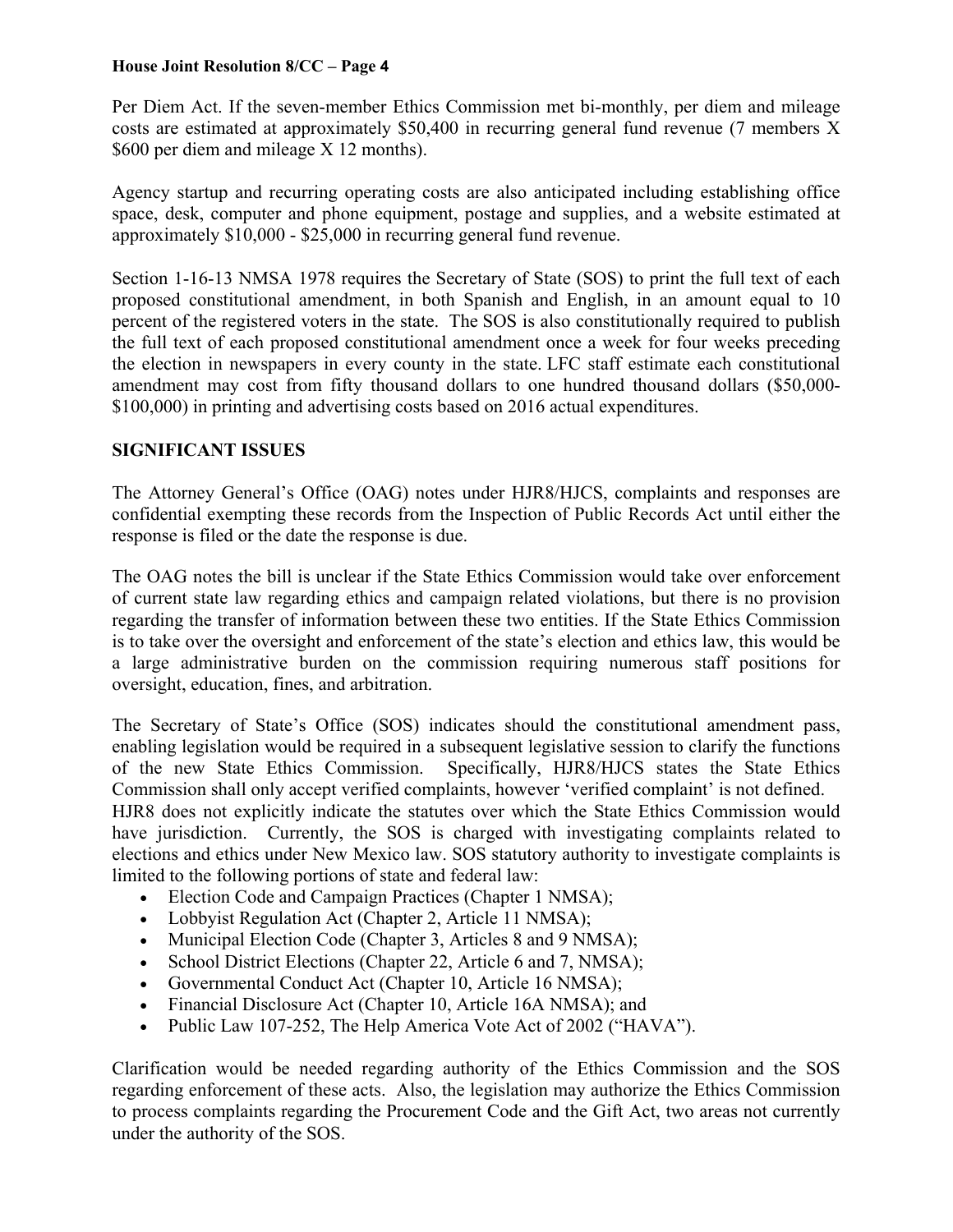The Administrative Office of the Courts (AOC) notes the bill's design of having an independent state agency initiate, receive, investigate and adjudicate complaints against members of the judiciary for violations of standards of ethical conduct, other standards of conduct, and reporting requirements is a violation of the New Mexico Constitution's separation of powers clause. The Supreme Court-appointed Advisory Committee on the Code of Judicial Conduct and the Judicial Standards Commission are the designated entities to handle complaints against members of the judiciary.

Section 1(G)(6) provides the State Ethics Commission "may have such other powers and duties and administer or enforce such other acts as provided by law." The bill provides no specificity with regard to the scope of enforcement authority for the proposed commission.

The State Personnel Office (SPO) notes the State Personnel Act currently provides the avenue by which public employees may be disciplined for violations of the State Personnel Act as well as the Governor's Code of Conduct. The Administrative Procedures Act and the State Personnel Act provide for the appeal process in instances where a classified employee wishes to challenge discipline imposed in accordance with the State Personnel Act and the State Personnel Board rules.

Public employees maintain licenses (e.g. law, medical) that have standards of conduct related to their license. HJR8/HJCS does not make a distinction in its jurisdiction over these employees and their licenses, with the bill providing for "sanctions", a term currently used for violations associated with employees' professional licensure.

# **PERFORMANCE IMPLICATIONS**

The Secretary of State's Office (SOS) notes it received a total of 70 complaints in 2016, of which approximately 30 were received regarding potential violations of the Campaign Reporting Act, Lobbyist Reporting Act, Governmental Conduct Act, and Financial Disclosure Act. Many complaints are resolved by reviewing each party's correspondence and ensuring voluntary compliance.

Depending on the enabling legislation and subsequent division of labor, the proposed State Ethics Commission and SOS would need to have a strong and ongoing relationship to assure that the outcome of complaints is communicated to the SOS as violations or noncompliance of the Campaign Reporting Act could result in someone's ability to file a declaration of candidacy or have their name appear on the ballot.

# **ADMINISTRATIVE IMPLICATIONS**

The Secretary of State's Office (SOS) indicates presumably the constitutional amendment would remove some or all of the complaint handling responsibilities of the SOS, but the SOS would retain all other functions over the Acts under its jurisdiction including the responsibility of education, seeking voluntary compliance, and administering the campaign finance reporting system including seeking voluntary compliance for late or unfiled campaign finance reports. The SOS would continue to educate candidates, elected officials, lobbyists, their employers, and the general public on all the same bodies of law; however, the State Ethics Commission would become the body that adjudicates complaints. The administrative transfer of authority would occur after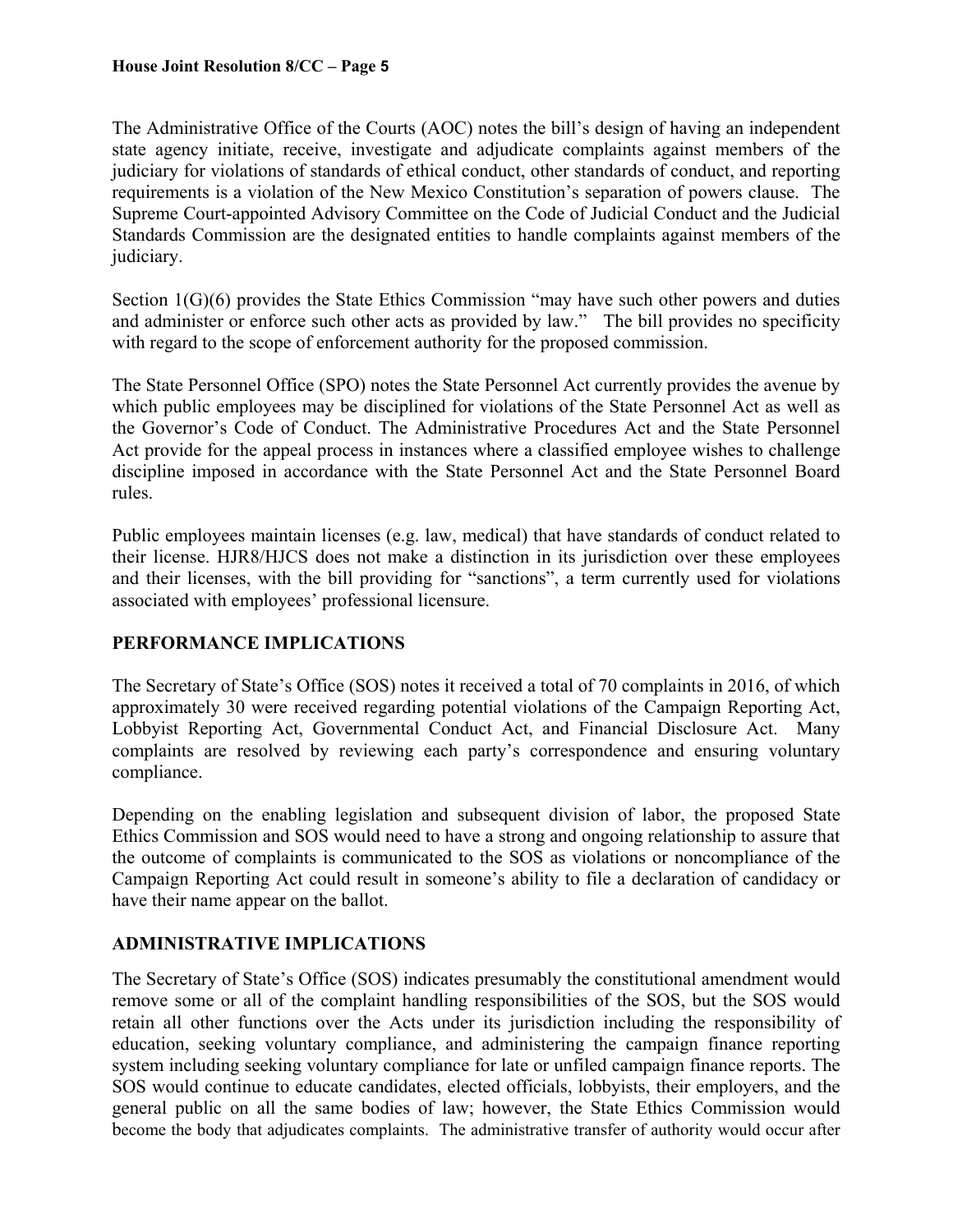the commissioners are appointed on July 1, 2019.

The Attorney General's Office (OAG) indicates the bill is not clear if the OAG would provide general counsel and administrative prosecutor services for the State Ethics Commission as the OAG does for many other boards and commissions.

# **CONFLICT, DUPLICATION, COMPANIONSHIP, RELATIONSHIP**

SPO notes HJR8/HJCS does not provide information on how its proposed jurisdiction will not conflict with the State Personnel Act, the Governmental Conduct Act, the Administrative Procedures Act, the Human Rights Act or the Civil Rights Act. Currently, each of these acts defines unacceptable conduct in the workplace and provides employees and employers remedies and processes for violations of these standards.

# **TECHNICAL ISSUES**

HJR8/HJCS proposes an amendment to Article 25 of the New Mexico Constitution; however, the state Constitution only contains 24 Articles. House Floor Amendment #2 addressed this problem by indicating the bill would create an Article 25 of the Constitution of New Mexico.

The Attorney General's Office (AGO) notes the bill should specify which state laws over which the State Ethics Commission would have jurisdiction.

The bill does not describe the State Ethics Commission as either an adjunct agency or an administrative agency as provided for in law, but rather terms the Commission an "independent state agency" which is not defined.

The Administrative Office of the Courts (AOC) suggests removing state employees from the bill to avoid conflicts and a duplication of efforts with State Personnel Board rules and procedures contained in the Personnel Act, Section 10-9-1 NMSA 1978 et. seq.

The AOC indicates if HJR8/HJCS is not intended to include members of the judiciary for violation of campaign-related laws, the judiciary can be specifically excluded.

The State Personnel Office (SPO) notes that unlike the current acts in place that involve employee and employer conduct, HJR8/HJCS does not provide for a process by which any of the commissions' acts or rulings may be appealed. Counter to the  $14<sup>th</sup>$  Amendment requirement for due process, the bill does not provide for appeal or judicial review of any final decisions reached by the commission.

## **OTHER SUBSTANTIVE ISSUES**

The State Personnel Office (SPO) reports the proposed State Ethics Commission is provided power to "adjudicate complaints alleging violations for which civil penalties or sanctions may be imposed…." The ability to adjudicate violations that provide for civil penalties necessarily involves subject matter jurisdiction that currently and appropriately lies with the state and federal courts of New Mexico. Specifically, the Human Rights Act of New Mexico, Section 28-1-7 et. seq and the Civil Rights Act of 1964, Public Law 88-352, both prohibit discrimination in the work place and provide for civil penalties for public and private employees and employers for